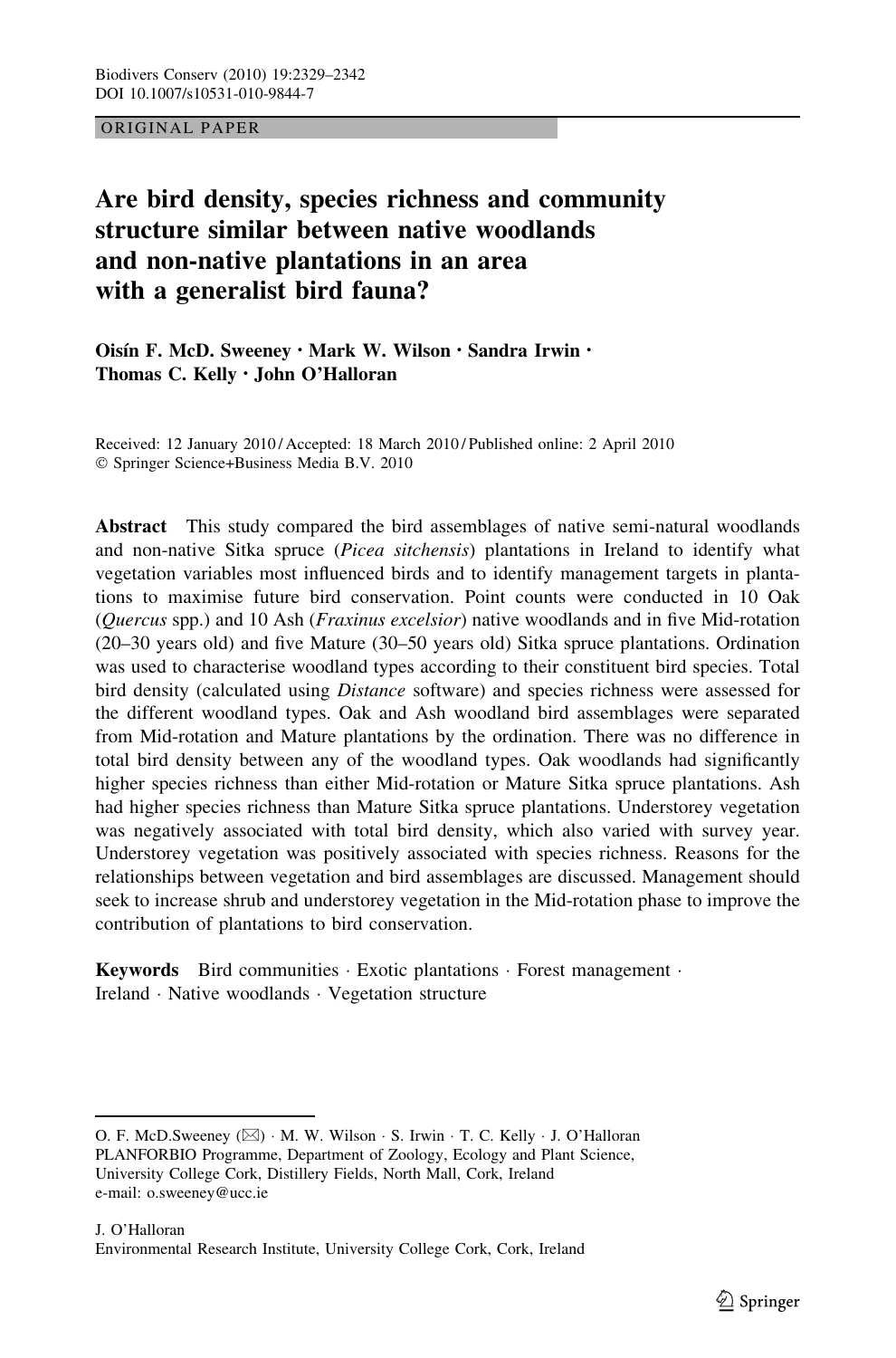#### Introduction

Plantation forests provide potential habitat for birds that utilise woodland habitat, and native woodlands—those occurring naturally in a region—offer a reference point against which to compare the bird assemblages of non-native plantations. While direct comparisons between plantations and more natural woodlands are not always appropriate (Brockerhoff et al. [2008](#page-12-0)), such comparisons are useful in identifying facets of the woodlands that differ between the woodland types. Because management affects the utility of plantations to birds (Lantschner et al. [2008;](#page-13-0) Luck and Korodaj [2008;](#page-13-0) but see Calladine et al. [2009](#page-12-0)), such comparative studies may therefore provide useful information on aspects of plantations that can be improved with a view to sustainable forest management and biodiversity conservation.

Bird assemblages can differ between native woodlands and non-native plantations (Donald et al. [1998](#page-12-0); Sax [2002\)](#page-13-0) and plantations may host fewer species at lower densities than native woodlands (Marsden et al. [2001;](#page-13-0) Lindenmayer et al. [2002](#page-13-0); Barlow et al. [2007b;](#page-12-0) Farwig et al. [2008](#page-12-0)). However, non-native plantations may also, in certain situations, possess similar bird species richness to native woodlands (Sax [2002;](#page-13-0) Magura et al. [2008](#page-13-0)). Because specialist woodland bird species are more likely to be absent from plantations than generalists (Zurita et al. [2006;](#page-13-0) Paritsis and Aizen [2008\)](#page-13-0), Ireland offers an excellent opportunity to test whether patterns of bird assemblages in plantations are more similar to native woodlands in regions lacking a specialist woodland bird fauna than in regions that have a specialist woodland bird fauna.

Ireland has experienced one of the highest afforestation rates in the EU in recent times (FAO [2007](#page-12-0)). Non-native plantations cover approximately 10% of land area, of which Sitka spruce (Picea sitchensis) monocultures account for over 50%. Only 15% of plantations are composed of native broadleaf species, with Oak (Quercus spp). and Ash (Fraxinus excelsior) accounting for a third of this figure (Forest Service [2007\)](#page-12-0). The extensive native broadleaved woodland that colonised Ireland following the end of the last ice-age (Mitchell [2006\)](#page-13-0) has gradually been reduced by man to the current level of 1% of land area (Cross [1998\)](#page-12-0) and non-native plantations are now therefore the most prevalent woodland habitat. Much of Ireland's native woodland cover contains either Oak or Ash as the dominant canopy tree species. In Britain, Oak supports more invertebrate species than Ash (Birks [1980;](#page-12-0) Kennedy and Southwood [1984](#page-13-0)) and, as a result, food availability for breeding birds may differ between these woodland types, which may in turn influence bird assemblages.

The increasing coverage of plantation forests in Europe (FAO [2007](#page-12-0)), coupled with a documented decline in woodland bird species throughout the continent (Fuller et al. [2005;](#page-12-0) Gregory et al. [2007;](#page-13-0) Hewson et al. [2007](#page-13-0)), means that efforts are required to evaluate the bird assemblages of plantations and, if necessary, improve their utility to a wider range of bird species. Although many of Europe's woodland specialist birds are absent from Ireland, information on how birds utilise plantations in Ireland and which species, if any, are absent from plantations is relevant on a European scale.

The study aimed to evaluate the bird assemblages of Sitka spruce plantations approaching commercial maturity by comparing them with those of native Oak and Ash woodlands, and to make research-based recommendations for future management of plantations. In particular three questions are addressed:

1. Are there differences in the bird assemblages of unmanaged Oak and Ash native woodlands?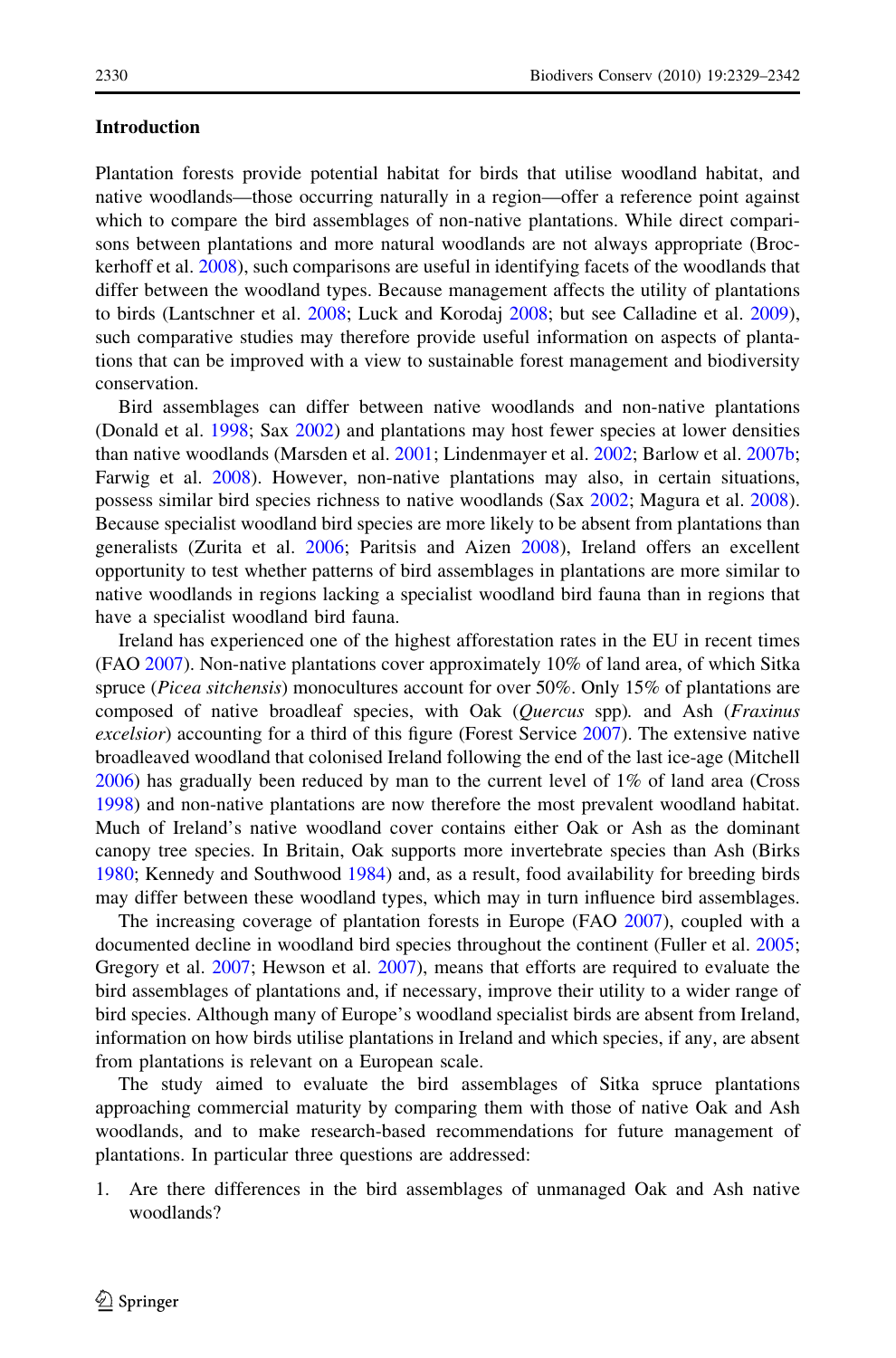- 2. What differences exist in the bird assemblages of native Oak and Ash woodlands and non-native managed plantation forests?
- 3. What vegetation and structural variables are most important in explaining the observed patterns in bird assemblages?

# **Methods**

## Site selection

Bird assemblages were surveyed at 30 forests throughout Ireland: 10 Sitka spruce plantations, 10 Oak dominated native woodlands (Oak) and 10 native woodlands with a high proportion of Ash in the canopy (Ash) (Fig. 1). The native woodlands correspond to the WN1 and WN2 classification of Irish woodland habitat (Fossitt [2000\)](#page-12-0). ArcGIS and local maps were used to identify study sites. Ten second-rotation Sitka spruce plantations in two age classes (five in each age class) were selected: Mid-rotation (20–30 years) and commercially mature (Mature, 30–50 years). Sitka spruce was the primary crop tree in all



Fig. 1 Distribution of Oak (open triangle) and Ash (open circle) native woodlands and Mid-rotation (filled square) and Mature (filled diamond) Sitka spruce plantations surveyed in this study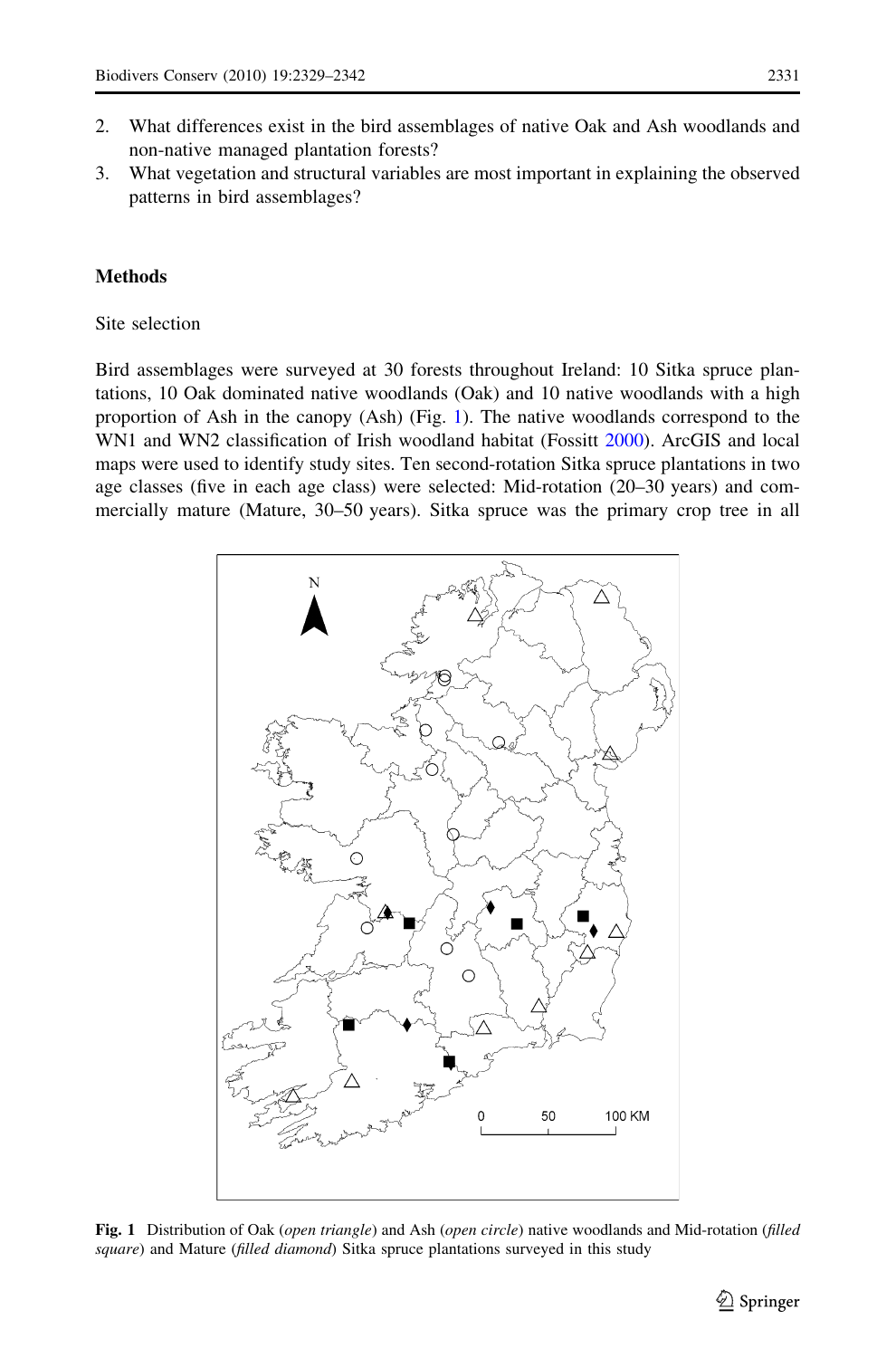plantations. The Oak and Ash woodlands were selected on the basis of their presence on 1840s Ordnance Survey maps, the oldest available for the Republic of Ireland, or, in the case of woodlands in Northern Ireland, on a database of ancient and long-established woodland (The Woodland Trust [2007](#page-13-0)). This was in order to minimise potential differences in bird assemblages as a result of differences in woodland age. However, due to a lack of suitable sites, we included two woodlands that were not present on the 1840s maps or the database. Following analysis we found that these woodlands did not differ significantly from the others and so results are presented for all woodlands. The native woodlands all currently receive little or no management intervention. All fieldwork was carried out during the breeding seasons of 2007 and 2008.

#### Point counts

Point counts (Bibby et al. [2000](#page-12-0)) were used to survey birds at all study sites. Where possible, six points were located in each site to standardise survey effort, but one Ash woodland was too small to accommodate six points and received five. Species accumulation curves were constructed for each forest type using EstimateS (Colwell [2006](#page-12-0)) and data were checked to ensure that this unequal sampling effort did not bias species richness estimation.

Points were randomly placed a minimum of 100 m apart in edge and interior habitat in each study site, and were located in the field using a Garmin GPS 76. Counts were conducted on calm days (wind speeds under Beaufort scale 4) without persistent or heavy rain. Each point was surveyed twice: early in the breeding season (April–May) and later (May–June). Because this study was part of a larger project, there were a large number of sites to be surveyed and counts therefore took place in the morning (0800–1200) and afternoon (1400–1800). Each forest received one morning and one afternoon visit. This approach has previously been successfully used to study Irish birds (Wilson et al. [2006](#page-13-0)). Counts lasted for 10 min, and all birds seen or heard within 50 m of the observer were recorded and their distances noted. Distances were typically estimated, but a range finder was used when possible.

#### Bird assemblages

Individuals detected in flight were excluded from analysis, as were individuals of the Corvidae (with the exception of Jay, Garrulus glandarius) Hirundinidae and Motacillidae as their presence at a study site could not be assumed to indicate a breeding association.

Bird assemblages were analysed in terms of community composition as determined by Non-metric Multidimensional Scaling (NMS) ordination, species richness, and total population density (number of individuals per hectare). Species richness was calculated as the cumulative number of species recorded in each site between the early and late visits.

#### Density estimation and data analysis

Distance (Thomas et al. [2006](#page-13-0)) was used to convert bird observations to species densities. Because detectability may differ between species (Alldredge et al. [2007\)](#page-12-0) each bird species was allocated to one of four species detection groups (Table [1](#page-4-0)) and these groups analysed separately in *Distance*. Allocation depended on the method of detection, the distribution of detections in five distance bands  $(0-10, 11-20, 21-30, 31-40,$  and  $41-50)$  and knowledge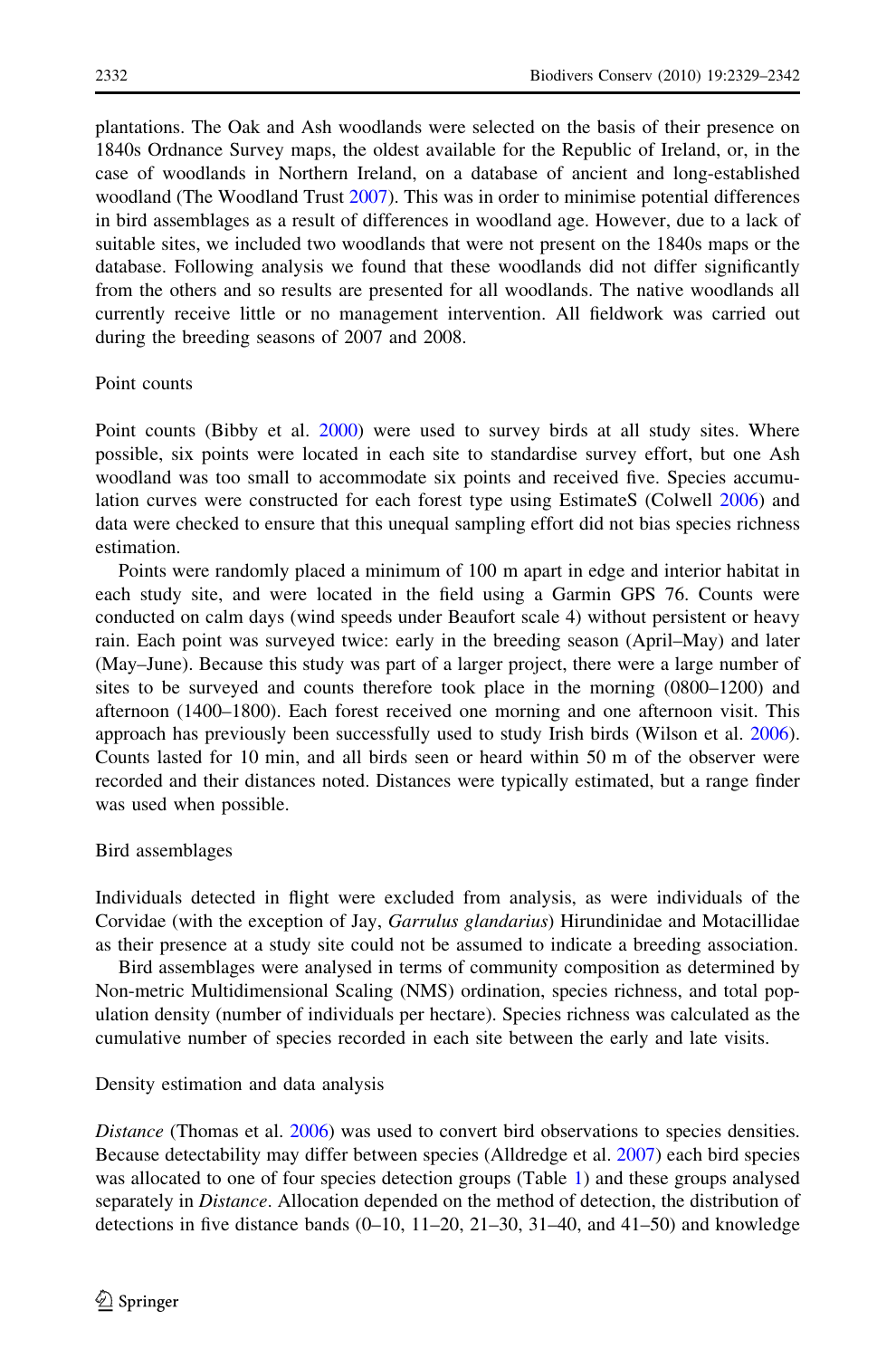<span id="page-4-0"></span>

| Species            | Š | Scientific name         | Mid-rotation | Forests<br>present | Mature       | Forests<br>present | ðă             | present<br>Forests         | Ash         | Forests<br>present   |
|--------------------|---|-------------------------|--------------|--------------------|--------------|--------------------|----------------|----------------------------|-------------|----------------------|
|                    |   |                         |              | $(max = 5)$        |              | ົດ<br>$(max =$     |                | $\overline{10}$<br>$max =$ |             | $\approx$<br>$max =$ |
| Blackbird          |   | merula<br><b>Turdus</b> | 1.17 (0.30)  |                    | 0.40(0.10)   |                    | 2.52(0.62)     | $\mathbf{C}$               | 2.10(0.14)  | $\supseteq$          |
| Blackcap           |   | Sylvia atricapilla      | 0.89(0.39)   |                    | 0.32(0.19)   |                    | 0.96(0.36)     | ∞                          | 1.20(0.17)  |                      |
| <b>Blue Tit</b>    |   | Cyanistes caeruleus     | 0.36 (0.36)  |                    | 0.48(0.48)   |                    | 6.61 (1.28)    | ⊂                          | 5.55 (1.27) |                      |
| Bullfinch          |   | Pyrrhula pyrrhula       | $\circ$      |                    |              |                    | 0.40(0.27)     |                            | 0.54(0.33)  |                      |
| Chaffinch          |   | Fringilla coelebs       | 2.61 (0.67)  |                    | 4.51 (0.92)  |                    | 4.25 (0.60)    |                            | 3.93 (0.75) |                      |
| Chiffchaff         |   | Phylloscopus collybita  | 0.50(0.14)   |                    | 0.05(0.05)   |                    | 0.58(0.12)     |                            | 0.38(0.13)  |                      |
| Coal Tit           |   | Periparus ater          | 18.64 (2.96) |                    | 15.44(3.18)  |                    | 6.56 (1.44)    |                            | 7.00 (0.89) |                      |
| Cuckoo             |   | Cuculus canorus         | 0.12(0.12)   |                    |              |                    | 0.06(0.06)     |                            | 0.03(0.03)  |                      |
| Dunnock            |   | Prunella modularis      | 0.95(0.28)   |                    |              |                    | 0.16(0.11)     |                            |             |                      |
| Garden Warbler     |   | Sylvia borin            |              |                    |              |                    | 0.03(0.03)     |                            |             |                      |
| Goldcrest          |   | Regulus regulus         | 24.72 (3.15) |                    | 20.30 (3.81) |                    | 7.39(0.62)     |                            | 7.14 (0.78) |                      |
| Great Tit          |   | Parus major             | 0.05(0.05)   |                    | 0.33(0.17)   |                    | 1.06 (0.26)    |                            | 2.18 (0.45) |                      |
| Jay                |   | Garrulus glandarius     | 0.26(0.16)   |                    | 0.54(0.26)   |                    | 0.70(0.28)     |                            | 0.86(0.38)  |                      |
| Long-tailed Tit    |   | Aegithalos caudatus     | 1.05(0.68)   |                    |              |                    | 2.22(0.89)     |                            | 2.14(0.74)  |                      |
| Mistle Thrush      |   | Turdus viscivorus       | 0.06(0.06)   |                    | 0.15(0.10)   |                    | 0.15(0.05)     |                            | 0.39(0.17)  |                      |
| Pheasant           |   | Phasianus colchicus     | $\circ$      |                    |              |                    | 0.09(0.06)     |                            | 0.18(0.15)  |                      |
| Robin              |   | Erithacus rubecula      | 7.26(0.74)   |                    | 4.64(1.25)   |                    | 9.38(0.60)     |                            | 7.74 (0.82) |                      |
| Siskin             |   | Carduelis spinus        | 0.05(0.05)   |                    |              |                    | 0.08(0.05)     |                            |             |                      |
| Song Thrush        |   | Turdus philomelos       | 0.42(0.21)   |                    | 0.21(0.21)   |                    | (0.17)<br>0.84 |                            | 0.54(0.06)  |                      |
| Sparrowhawk        |   | Accipiter nisus         |              |                    |              |                    | 0.25(0.13)     |                            |             |                      |
| Spotted Flycatcher |   | Muscicapa striata       |              |                    |              |                    | 0.24(0.17)     |                            | 0.26(0.18)  |                      |
| Stock dove         |   | Columba oenas           |              |                    |              |                    | 0.03(0.03)     |                            |             |                      |
| Treecreeper        |   | familaris<br>Certhia    |              |                    | 0.35(0.14)   |                    | 1.66(0.43)     |                            | 2.10 (0.56) |                      |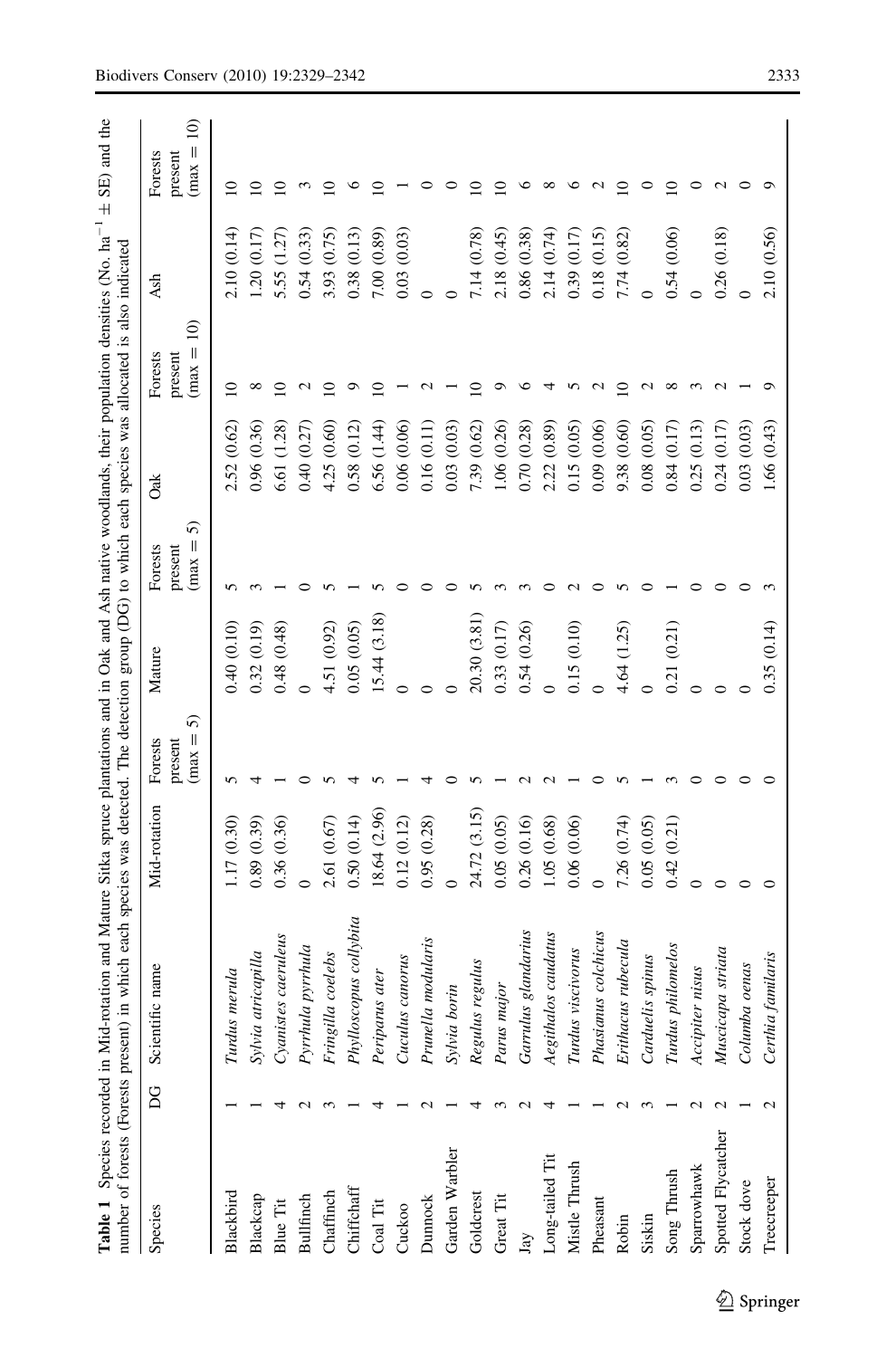| Table 1 continued         |                         |                      |                        |              |                                          |              |                                    |              |                                            |
|---------------------------|-------------------------|----------------------|------------------------|--------------|------------------------------------------|--------------|------------------------------------|--------------|--------------------------------------------|
| pecies                    | tific name<br>DG Scien  | Mid-rotation Forests | present<br>$(max = 5)$ | Mature       | Forests<br>present<br>$(\text{max} = 5)$ | ðák          | present<br>$(max = 10)$<br>Forests | Ash          | Forests<br>present<br>${\rm (max)} = 10$ ) |
| Thitethroat               | comm units<br>Sylvic    | 0.13(0.13)           |                        | 0.27(0.27)   |                                          | 0.07(0.07)   |                                    |              |                                            |
| Villow Warbler            | Phylloscopus trochilus  | 0.22(0.22)           |                        | 0.11(0.07)   |                                          | 0.55(0.32)   |                                    | 0.26(0.08)   |                                            |
| $\sqrt{\text{codpigeon}}$ | Columba palumbus        | 0.06(0.06)           |                        | 0.50(0.21)   |                                          | 0.61(0.11)   |                                    | 1.22(0.20)   |                                            |
| Vren                      | Troglodytes troglodytes | 2.64(0.91)           |                        | 2.63 (0.79)  |                                          | 2.93(0.48)   |                                    | 8.06 (0.35)  |                                            |
| lean density              |                         | 63.23 (7.15)         |                        | 51.23 (5.43) |                                          | 50.36 (3.62) |                                    | 18.79 (3.40) |                                            |
|                           |                         |                      |                        |              |                                          |              |                                    |              |                                            |
|                           |                         |                      |                        |              |                                          |              |                                    |              |                                            |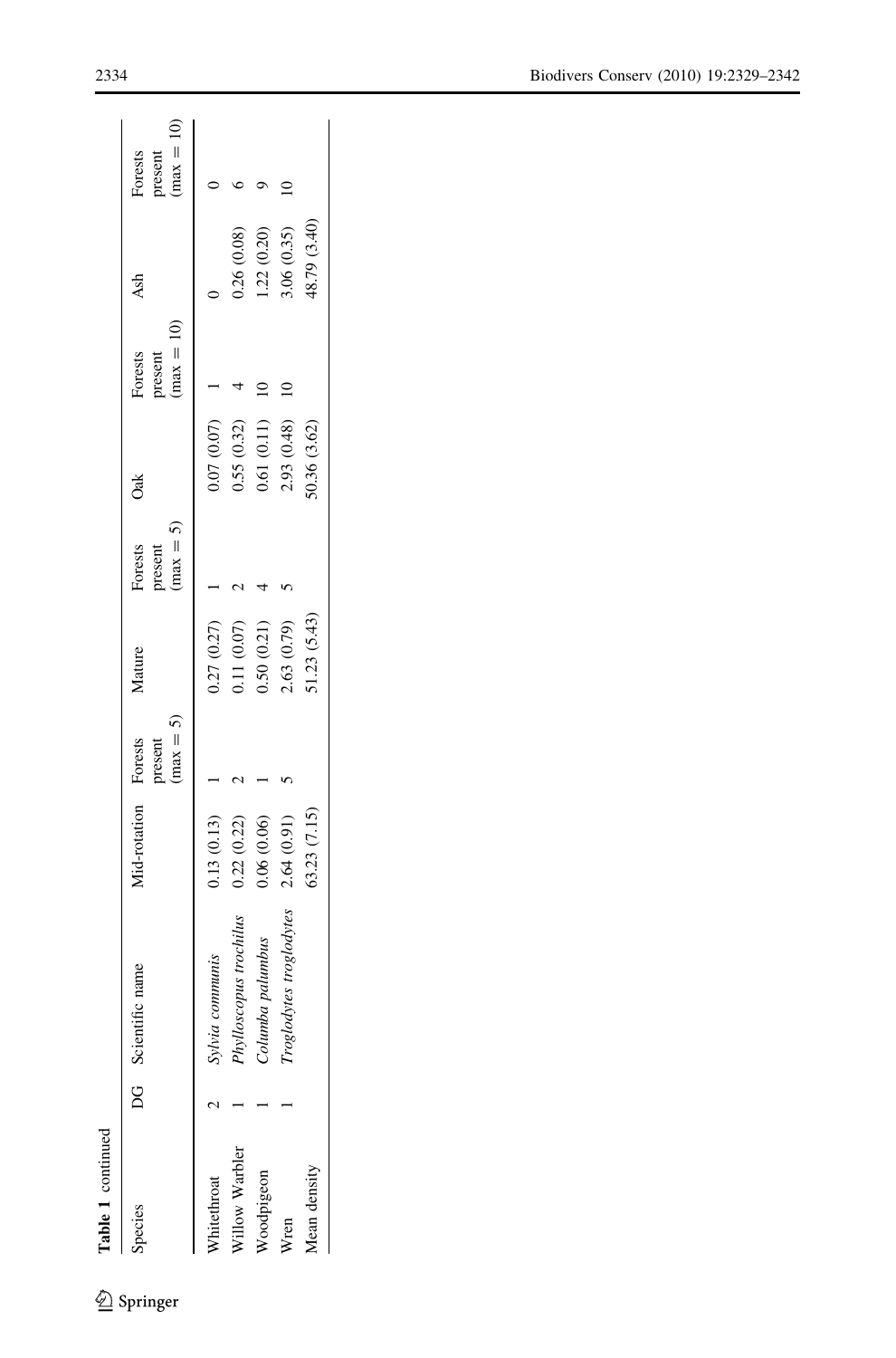of a species' ecology. Therefore, species with broadly similar detectability were analysed together. To minimise the potential influence of habitat structure on the detection function, we also analysed native woodlands and plantations separately in Distance.

Akaike's Information Criteria (AIC) was used to select between four models for fitting of the detection function in *Distance*: Uniform  $+$  Cosine, Uniform  $+$  Polynomial, Half normal  $+$  Hermite and Hazard-rate  $+$  Cosine (Buckland et al. [2001](#page-12-0)). Population densities of all species for both the early and late counts were calculated for each site and the reported density of a species was the maximum of these two values.

#### Habitat variables and model building

Vegetation variables were estimated visually in a 30 m radius at each point. Variables measured were: canopy cover and height; understorey cover and height (a layer of woody vegetation below the canopy  $>2$  m tall); shrub cover (woody vegetation  $<$ 2 m tall) and field cover (herbaceous vegetation). The mean of the recorded variables from each point was used as the site score. We also included mean tree diameter at breast height (DBH), mean tree basal area and mean number of stems collected in three  $10 \times 10$  metre plots in each forest. Year of survey was included in the models to test whether any significant relationships were due to inter-year differences, as were latitude and longitude to ensure that geographical differences were not driving observed patterns. The length of rides and the area of open space in the study sites were calculated from aerial photographs. In the case of rides, because the resolution was coarse and therefore length was unlikely to be calculated precisely, we added ride as a factor (present or absent in a study site) in models.

#### Data analysis

NMS using species' densities was carried out in PC-ORD (McCune and Mefford [2006](#page-13-0)) on the 'slow and thorough' setting, and used to investigate species composition in the different woodlands. NMS was undertaken using Sørenson distance measure and random starting coordinates with six axes. Dimensionality was reduced by one at each cycle. Initial step length towards minimum stress was 0.2. The stability criterion was 0, with 10 iterations to evaluate stability. A Monte Carlo test was carried out using 250 runs.

Indicator species analysis (Dufrene and Legendre [1997\)](#page-12-0) was also carried out in PC-ORD to illustrate those species whose presence characterised each age class. Indicator values were derived from both the abundance and frequency of occurrence of a species in each woodland type to produce an indicator value. This value was tested for statistical significance using a Monte Carlo test. Only species with an indicator value of  $\geq$ 20% and with  $P < 0.05$  were considered.

ANOVA and Tukey HSD post hoc test were used to test for differences in bird density between the site types. Kruskal–Wallis with Dunn's post hoc test was used to test for differences in species richness between sites.

Before modelling, data were checked for normality, colinearity and outliers using Brodgar (Highland Statistics LTD [2007](#page-13-0)). Data transformations (log, cube root and fourth root) were applied where appropriate to reduce the effect of outliers and normalise the data. General Linear Modelling (GLM) assuming a Poisson distribution (or, in the event of overdispersion, a quasi-Poisson distribution) was used to used to investigate relationships between species richness and the habitat variables, and between density and the habitat variables. Backwards and forwards selection was used to select starting models which were identified using minimum Akaike's Information Criteria (AIC). The least significant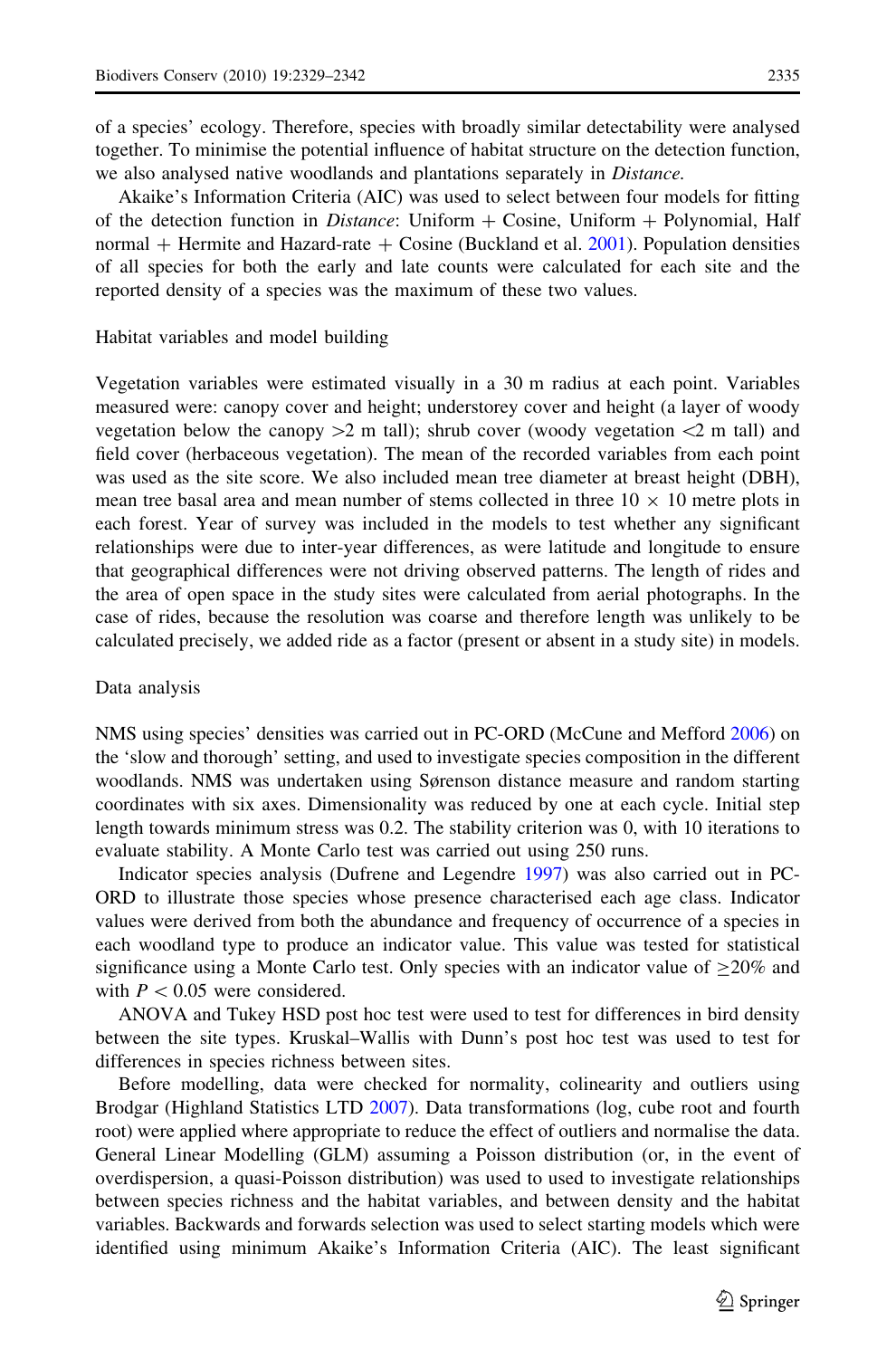explanatory variables were then dropped until all explanatory variables were significantly associated with the response variable. All analyses were carried out in Brodgar (Highland Statistics LTD [2007\)](#page-13-0).

#### **Results**

Ordination and indicator species analysis

Having excluded species detected in flight and those groups that were not of interest, 27 species were included in the analysis. Twenty species were recorded in Mid-rotation and 17 in Mature Sitka spruce plantations. Twenty-one species were recorded in Ash woodlands and all 27 in Oak woodlands (Table [1](#page-4-0)).

The ordination represents a gradient from high canopy cover and simple understorey and ground vegetation structure in the Sitka spruce plantations, through to Oak and Ash woodlands which had higher shrub, field and understorey cover. Mid-rotation and Mature Sitka spruce plantations separated clearly from Oak and Ash woodlands along both Axis 1 (31% of variation) and Axis 2 (58% of variation). However, Oak and Ash woodlands did not separate from each other along either axis, nor did Mid-rotation and Mature plantations. Indicator species for Mid-rotation were Coal Tit (32%), Dunnock (68%), Goldcrest (34%) and Robin (25%). Indicators for Mature were Coal Tit (39%) and Goldcrest (42%). Indicator species were the same for Oak and Ash woodlands and included Blue Tit (Oak 51%, Ash 43%), Great Tit (Oak 26%, Ash 60%), Robin (Oak 32%, Ash 27%), Treecreeper (Oak 36%, Ash 46%) and Woodpigeon (Oak 25%, Ash 46%) (Fig. [2](#page-8-0)).

Bird density and species richness

We found no significant difference in total bird density between the woodland types  $(F_{3,26} = 1.21, P > 0.05)$ . However, species richness was significantly different between woodlands ( $H_c = 84.18$ , D.F. = 3, P < 0.01), with Oak woodlands having significantly higher species richness than Mid-rotation ( $Q = 2.70$ ,  $P < 0.05$ ) and Mature ( $Q = 3.25$ ,  $P<0.01$ ) Sitka spruce plantations and Ash woodlands having significantly higher species richness than Mature Sitka spruce plantations ( $Q = 3.12$ ,  $P \lt 0.05$ ). Species richness did not differ significantly between the other site types.

Year of study was positively related to total bird density  $(t = 2.36, P = 0.03)$  while understorey cover was negatively related to total bird density  $(t = -2.53, P = 0.02)$ , although the explained deviance of the model was relatively low (24%). In contrast, understorey cover was associated with increasing species richness in a GLM with 55% of the deviance explained ( $Z = 2.93$ ,  $P \lt 0.01$ ).

#### **Discussion**

Oak and Ash woodlands

We found little difference in the bird assemblages of Oak and Ash woodlands. Both woodland types had similar indicator species, species richness and bird density. Hence the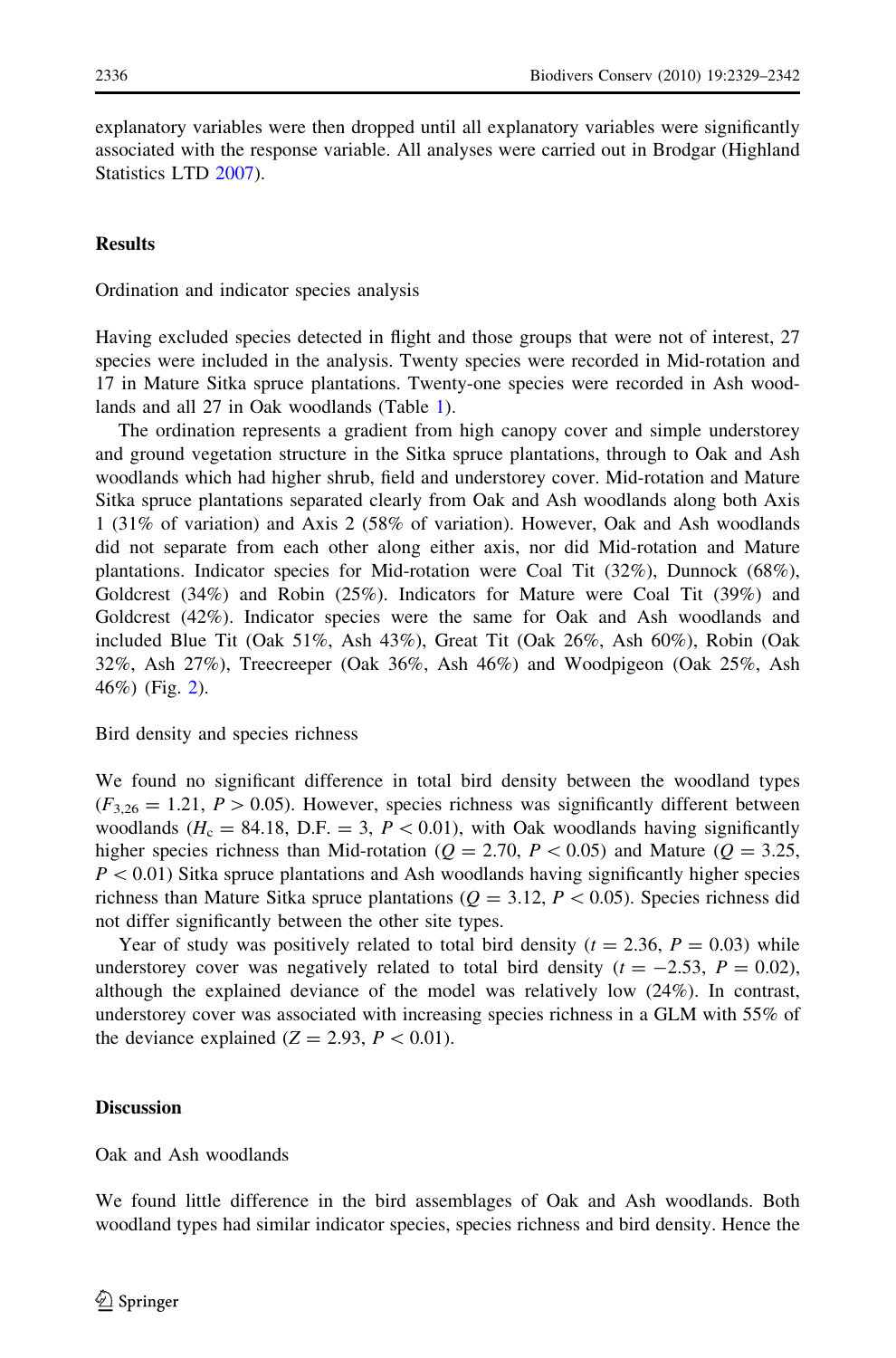$1.5$ 

<span id="page-8-0"></span>

Fig. 2 NMS biplot of species densities in Mid-rotation (filled square) and Mature (filled diamond) Sitka spruce plantations, and in Oak (open triangle) and Ash (open circle) native woodlands. Main vegetation and structural gradients are shown with lines. Axis 1,  $r^2 = 0.31$ , Axis 2,  $r^2 = 0.58$ , cumulative  $r^2 = 0.90$ . Indicator species with an indicator value of 20% or more with  $P < 0.05$  are marked on the plot. BT = Blue tit;  $CT = Coal$  tit;  $D =$  Dunnock;  $GC =$  Goldcrest;  $GT =$  Great tit;  $R =$  Robin;  $TC =$  Treecreeper; WP = Wood Pigeon. Rough site groups are also indicated on the plot. Final stress for the 2-dimensional solution  $= 13.57$ 

two major native woodland types in Ireland provide similar habitat for birds and vegetation structure, rather than the dominant tree species, is likely the important factor driving between-site differences in species richness as suggested by the relationships between the response and explanatory variables. The fact that Oak hosts more invertebrate species than Ash (Kennedy and Southwood [1984\)](#page-13-0) may be less important to breeding birds than total invertebrate biomass on the tree. Further research is required to clarify whether this is indeed the case.

Native and plantation woodlands

The clear separation of Oak and Ash native woodlands from Sitka spruce plantations via ordination illustrates distinct structuring of the bird assemblages of native and plantations woodlands. This provides support for the idea that plantations are complementary habitats (Donald et al. [1998](#page-12-0); Barlow et al. [2007a](#page-12-0)). The difference in species richness suggests that the carrying capacity of plantations is lower than that of native woodlands for most bird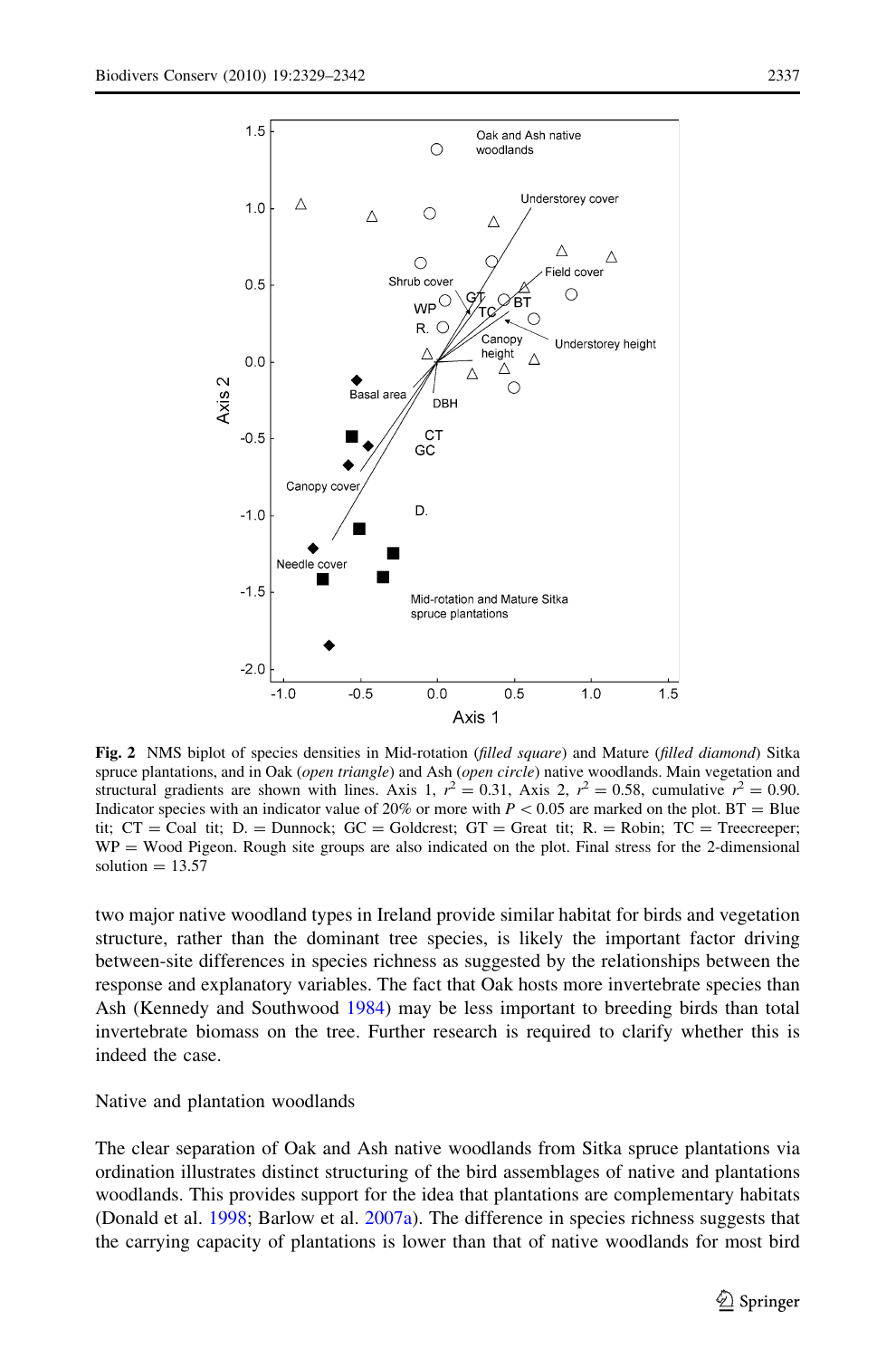species. That much of the generalist terrestrial bird fauna that characterises Ireland is present at low densities in plantations is an important finding and suggests that differences between plantations and native woodlands will be more pronounced in areas with a specialised woodland bird fauna.

A small number of species (primarily Coal Tit and Goldcrest) present at high densities dominate the bird fauna of plantations. Similar patterns of low diversity and dominance of a few species in coniferous plantations have been reported previously (Bibby et al. [1989;](#page-12-0) Fuller and Browne [2003\)](#page-12-0), but not in as pronounced a way as reported in this study where Coal Tit and Goldcrest accounted for approximately 60% of the total bird density in plantations.

Other species common to plantations, such as Chaffinch and Robin, achieved similar densities in native woodlands whereas densities of Coal Tit and Goldcrest were much lower in native woodlands than in plantations. Both Coal Tit and Goldcrest are largely arboreal and small-bodied and Goldcrests feed on very small invertebrates of the orders Hemiptera and Collembola (Fuller [1995;](#page-12-0) Snow and Perrins [1998](#page-13-0)) which are abundant in Sitka spruce plantations (Straw et al. [2006](#page-13-0)). Besides also feeding on invertebrates, Coal Tits utilise spruce seeds taken from cones (Snow and Perrins [1998\)](#page-13-0). Such diet preferences may render plantations more suitable for these small bodied species, rather than larger species which may not utilise the smallest prey items. This may help to explain the high population densities of Coal Tit and Goldcrest present in plantations.

Several species recorded in this study have been identified as occurring in Irish Sitka spruce plantations but being closely associated with non-crop broadleaved elements (Wilson et al. [2010\)](#page-13-0). Each of these species (Blackcap, Blue Tit, Bullfinch, Chiffchaff, Great Tit, Long-tailed Tit, Treecreeper and Willow Warbler) was recorded at its highest density in either Oak or Ash woodlands, in some cases being several times as abundant as in plantations. Garden Warbler and Spotted Flycatcher can be added to this list of species that prefer broadleaved vegetation (Snow and Perrins [1998\)](#page-13-0). The occurrence of broadleaf associated species may be one way in which the quality of plantations can be evaluated (Bibby et al. [1989](#page-12-0)), and by this measure plantations are currently lower quality habitat for birds than native woodlands. This offers a solid method by with which the effectiveness of future plantation management can be evaluated in terms of its success in bird conservation.

Two species of conservation concern were detected in this study, the Spotted Flycatcher and the Stock Dove. Both are on the Amber list of birds of conservation concern in Ireland and the Spotted Flycatcher is also a Species of European Concern (Lynas et al. [2007\)](#page-13-0). The Spotted Flycatcher was found in both Oak and Ash woodlands but not in Sitka spruce plantations, while the Stock Dove was found in only one Oak woodland. The Spotted Flycatcher requires open areas and perches for foraging so the typically uniform nature of Sitka spruce plantation canopies may be less suitable. In the case of Stock Dove, native woodlands probably offer tree hollows for nesting (Snow and Perrins [1998](#page-13-0)).

Vegetation structure and bird assemblages

Bird species richness is associated with vegetation structure (Cherkaoui et al. [2009;](#page-12-0) Nikolov [2009](#page-13-0)), and changes in the structural diversity of woodland is one possible contributing factor to observed declines in British woodland bird populations (Fuller et al. [2007;](#page-12-0) Gill and Fuller [2007;](#page-12-0) Hopkins and Kirby [2007](#page-13-0)). Our finding, that species richness was significantly related to understorey cover, emphasises the importance of woodland vegetation structure to birds.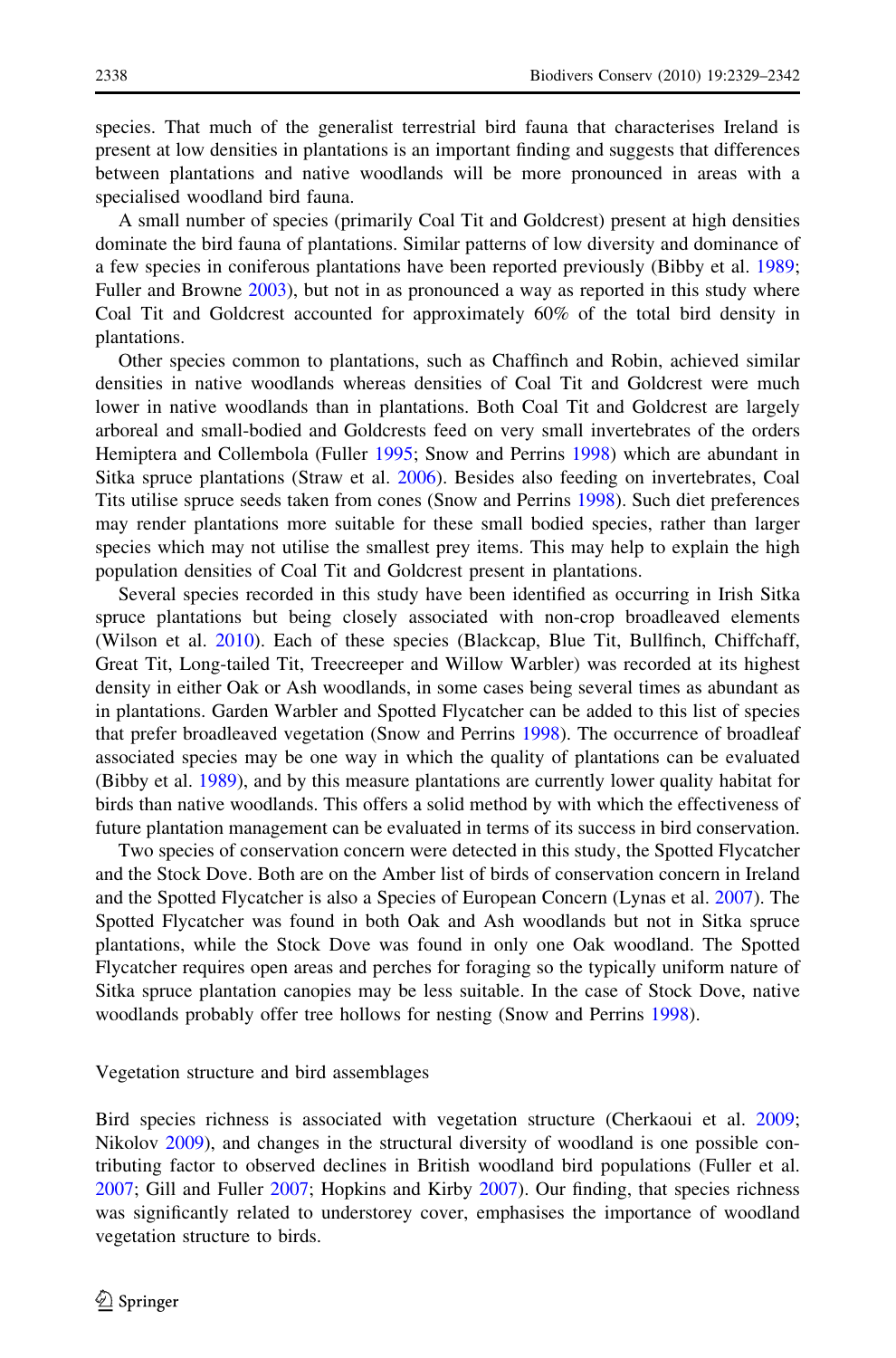Canopy cover is negatively associated with understorey vegetation in plantation forests (Smith et al. [2008](#page-13-0)), which suggests that measures to reduce canopy cover and allow more light penetration could benefit bird diversity through the promotion of heterogeneous vegetation layers (Ding et al. [2008\)](#page-12-0) which, in turn, provide nesting and foraging opportunities for a wide range of bird species (Quine et al. [2007](#page-13-0)). Mature coniferous plantations may have low structural diversity in the field and shrub layers (Ferris et al. [2000](#page-12-0)) and so may represent a lower quality habitat for birds than unmanaged, structurally heterogeneous native woodlands.

The negative association between understorey cover and total bird density initially appears paradoxical when viewed in light of the positive influence of understory vegetation on species richness. However, understorey vegetation tended to be sparse in Sitka spruce plantations (the maximum value was 8%) yet total bird density was slightly higher than in Oak and Ash native woodlands where understorey vegetation was abundant (maximum value 67%). The model thus negatively associated understorey vegetation with bird density.

Blue Tit, Great Tit and Treecreeper, indicator species identified for Oak and Ash woodlands, are all associated with structural aspects of woodlands. Blue Tit and Great Tit are hole nesting species (Fuller [1995\)](#page-12-0) and it is likely that populations of cavity nesting species are limited in plantations as a result of short rotation times and a lack of old, cavity rich trees (Newton [1994](#page-13-0)). Treecreepers do not require holes but utilise loose bark and fissures (Fuller [1995\)](#page-12-0), which are also likely to be more common on older trees. The herbivorous diet of Woodpigeons means that native woodlands, with more shrub and understorey vegetation, likely provide higher quality foraging opportunities, hence the identification of this species as an indicator of native woodlands. The occurrence of Robin as an indicator for both native woodlands and Mid-rotation plantations reflects this species' ability to utilise a wide range of habitats (Fennessy and Kelly [2006](#page-12-0)). Dunnock, common in the pre-thicket and thicket age classes (5–15 years) of plantations (Wilson et al. [2006](#page-13-0)), was also an indicator of Midrotation Sitka spruce plantations. This was surprising as it is a species more associated with scrub (Fuller [1995](#page-12-0)). It may be that the species manages to persist from early age classes into the Mid-rotation age class, but the oldest plantations become unsuitable, hence the species absence from the Mature stage of the plantation forest cycle.

The Oak and Ash woodlands that were used in this study are all considerably older than any of the plantations. Commercially over-mature (90–150 years) stands of conifers in Great Britain are utilised by birds that are associated with broadleaves (Bibby et al. [1989;](#page-12-0) Donald et al. [1998](#page-12-0)). Were Irish plantations allowed to mature to a similar age as native woodlands, bird assemblages of Sitka spruce plantations may eventually come to resemble those of native woodlands as structural diversity increases. Currently, some plantations are being left to mature beyond commercial felling age to provide seed for stock and for recreation purposes, and it would be interesting to survey the bird assemblages of such plantations in the future to test whether they closer resemble those of native woodlands. However, current typical forestry practice involves clearfelling and replanting, and overmature stands are therefore only likely to occur in areas that are inaccessible or no longer economically viable to harvest.

#### Year of study

We found a positive association between study year and total bird density. Because this study was part of a wider project that also investigated other woodland types, it was not possible to survey all study sites during the same breeding season. Differences between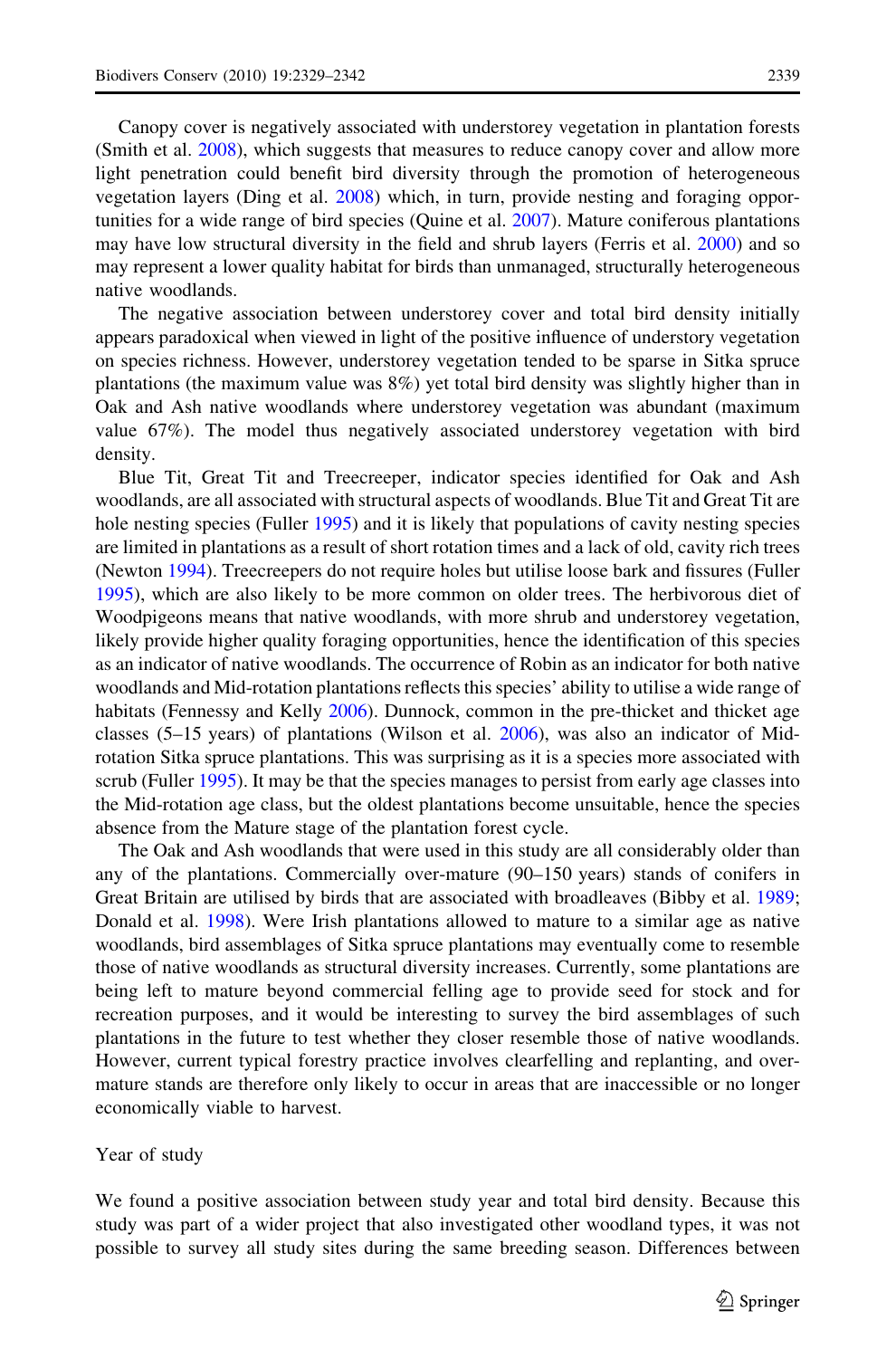years were not consistent, although the woodlands with the lowest densities tended to be those surveyed in 2007 and those with the highest in 2008. Year on year differences may be due to high structural complexity in some of the 2008 native woodlands which included some long-established woodland. The winter of 2007 was also unusually mild (Met Eireann  $2010$ ) which may have reduced over-winter bird mortality and resulted in higher bird density in 2008.

#### Management to benefit bird conservation

A striking feature of these results is the similarity of the bird assemblages of the Midrotation and Mature Sitka spruce age classes. Species richness is low in comparison to native woodlands by the time plantations are 20 years old and remains low until felling, which may be 20–30 years later. The Mid-rotation age class therefore provides a management target to increase the utility of plantations to birds.

We have demonstrated the importance of structural components of woodlands, particularly understorey cover, on bird species richness. Thus, management to promote these features and therefore increase the carrying capacity of plantations will likely increase the utility of plantations for bird conservation. Because few woodland specialist species occur in Ireland, and because many of the species in the study occurred in both native and plantation woodlands, there is potential for plantations to host a large proportion of Ireland's terrestrial bird fauna. To achieve this in the relatively short lifetime of a plantation, stands entering the Mid-rotation age class should be targeted for thinning in wide lines or patches to allow light penetration and encourage the establishment of pioneer species such as Birch (Betula spp.) and Bramble (Rubus fructicosus) and epiphytes such as Ivy (Hedera helix). This would mirror more closely the structure of native woodlands and provide both nesting and foraging opportunities for birds, including species of conservation concern such as the Spotted Flycatcher. Alternatively, implementation of forestry practices such as selection systems, where varying numbers of trees are removed at any one time, or the planting of polycultures, may improve structural diversity in plantations (Kerr [1999](#page-13-0)). The effectiveness of management may then be judged by the population densities of bird species associated with broadleaved vegetation.

Allowing some individual trees or stands of trees to remain and senesce following harvesting may increase nest site availability for cavity nesting species in the long term. The excavation of nest holes by the Great Spotted Woodpecker (Dendrocopos major) which appears to be re-colonising Ireland (Coombes [2009](#page-12-0)) may also increase cavities in such trees in the long term. In the short term, the provision of nest boxes which both Blue Tit and Great Tit are known to readily use (Fuller [1995](#page-12-0); Mänd et al. [2009\)](#page-13-0), would likely increase the utility of plantations to cavity nesting species.

## **Conclusions**

We have demonstrated that the bird assemblages of native woodlands and those of older Sitka spruce plantations are distinct, even in a country with a highly generalised bird fauna. The differences are most likely due to differences in vegetation structure between the woodland types. However, because of the generalist bird fauna typical of Ireland, it is likely that relatively small measures (e.g. carrying out thinning in the Mid-rotation phase) could improve the utility of plantations to birds, and allow more broadleaf-associated species to achieve higher population densities.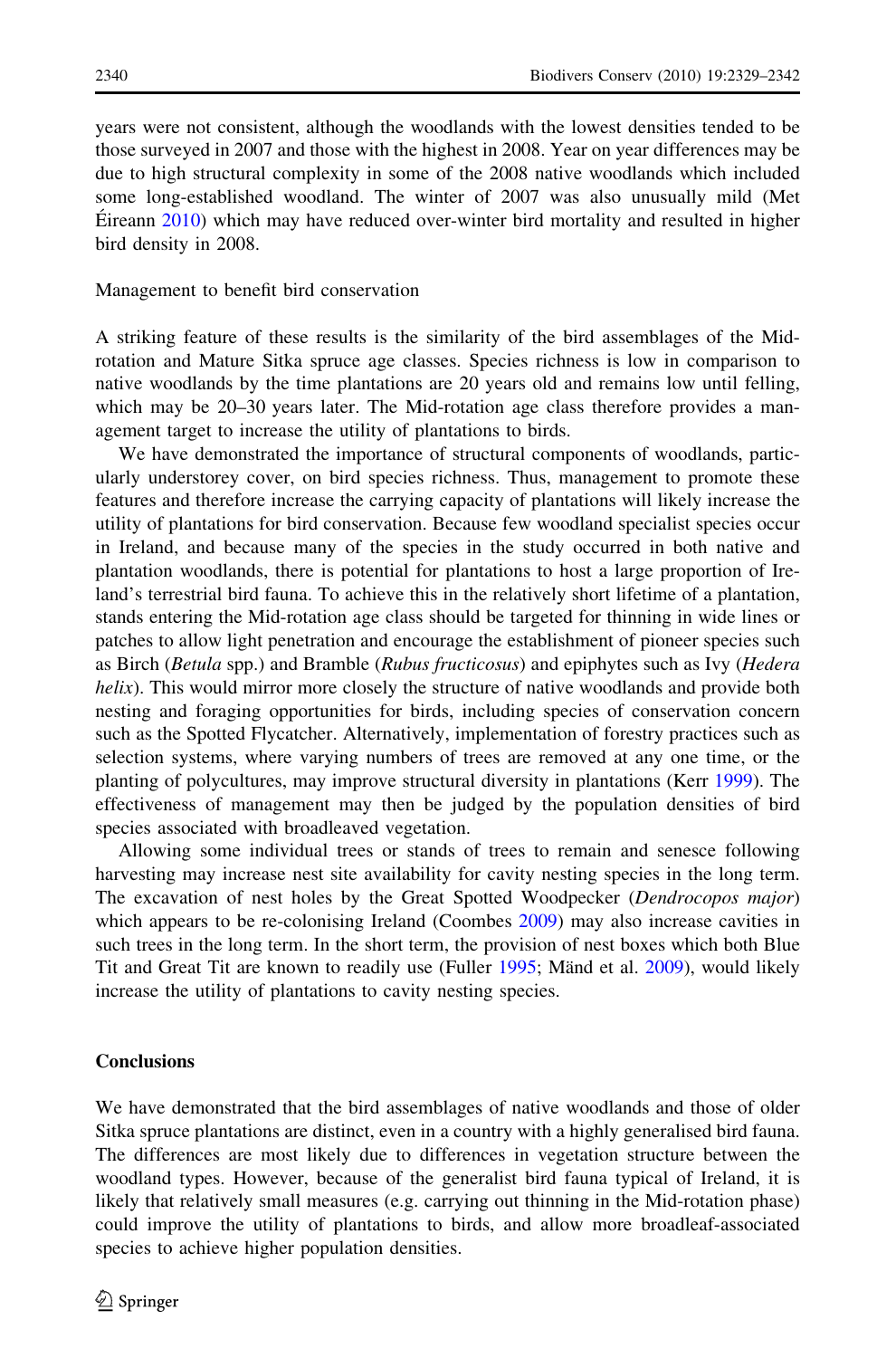<span id="page-12-0"></span>Acknowledgements This project was funded by COFORD under the National Development Plan 2007– 2013. Our thanks go to Coillte Teoranta, the Forest Service of Northern Ireland and the National Parks and Wildlife Service for allowing access to forests. Several private landowners also kindly permitted access to forests on their land. Thanks to Linda Coote and Karen Moore for access to unpublished data, and to several post-graduate students, post-docs and an anonymous reviewer whose suggestions greatly improved the manuscript.

#### **References**

- Alldredge MW, Simons TR, Pollock KH (2007) Factors affecting aural detections of songbirds. Ecol Appl 17:948–955
- Barlow J, Gardner TA, Araujo IS et al (2007a) Quantifying the biodiversity value of tropical primary, secondary, and plantation forests. Proc Natl Acad Sci USA 104:18555–18560
- Barlow J, Mestre LAM, Gardner TA et al (2007b) The value of primary, secondary and plantation forests for Amazonian birds. Biol Conserv 136:212–231
- Bibby CJ, Aston N, Bellamy PE (1989) Effects of broadleaved trees on birds of upland conifer plantations in North Wales. Biol Conserv 49:17–29
- Bibby CJ, Burgess ND, Hill DA (2000) Bird census techniques. Academic Press, London
- Birks HJB (1980) British trees and insects: a test of the time hypothesis over the last 13, 000 years. Am Nat 115:600
- Brockerhoff E, Jactel H, Parrotta J et al (2008) Plantation forests and biodiversity: oxymoron or opportunity? Biodivers Conserv 17:925–951
- Buckland ST, Anderson DR, Burnham KP et al (2001) Introduction to Distance Sampling: estimating abundance of biological populations. Oxford University Press, Oxford
- Calladine J, Humphreys EM, Strachan F et al (2009) Forestry thinning in commercial conifer plantations has little effect on bird species richness and breeding abundance. Bird Study 56:137–141
- Cherkaoui I, Selmi S, Boukhriss J et al (2009) Factors affecting bird richness in a fragmented cork oak forest in Morocco. Acta Oecol 35:197–205
- Colwell RK (2006) EstimateS: statistical estimation of species richness and shared species from samples. User's Guide and application. <http://purl.oclc.org/estimates>
- Coombes RH (2009) Woodpeckers move in. In: Wings 55, Winter 2009
- Cross JR (1998) An outline and map of the potential natural vegetation of Ireland. Appl Veg Sci 1:241–252
- Ding T-S, Liao H-C, Yuan H-W (2008) Breeding bird community composition in different successional vegetation in the montane coniferous forests zone of Taiwan. Forest Ecol Manag 255:2038–2048
- Donald PF, Fuller RJ, Evans AD et al (1998) Effects of forest management and grazing on breeding bird communities in plantations of broadleaved and coniferous trees in western England. Biol Conserv 85:183–197
- Dufrene M, Legendre P (1997) Species assemblages and indicator species: the need for a flexible asymmetrical approach. Ecol Monogr 67:345–366
- FAO (2007). State of the World's forests 2007. Food and Agriculture Organisation of the United Nations
- Farwig N, Sajita N, Böhning-Gaese K (2008) Conservation value of forest plantations for bird communities in western Kenya. Forest Ecol Manag 255:3885–3892
- Fennessy GJ, Kelly TC (2006) Breeding densities of Robin Erithacus rubecula in different habitats: the importance of hedgerow structure. Bird Study 53:97–104
- Ferris R, Peace AJ, Humphrey JW et al (2000) Relationships between vegetation, site type and stand structure in coniferous plantations in Britain. Forest Ecol Manag 136:35–51
- Forest Service (2007) National Forest Inventory—Republic of Ireland, Forest Service. Johnstown Castle Estate Co, Wexford
- Fossitt JA (2000) A guide to the habitats of Ireland. The Heritage Council, Kilkenny
- Fuller RJ (1995) Bird life of woodland and forest. Cambridge University Press, Cambridge
- Fuller RJ, Browne S (2003) Effects of plantation structure and management on birds. In: Humphrey J, Ferris R, Quine C (eds) Biodiversity in Britain's planted forests. Results from the Forestry Commission's biodiversity assessment project. Forestry Commission, Edinburgh, pp 93–99
- Fuller RJ, Noble DG, Smith KW et al (2005) Recent declines in populations of woodland birds in Britain: a review of possible causes. Br Birds 98:116–143
- Fuller RJ, Smith KW, Grice PV et al (2007) Habitat change and woodland birds in Britain: implications for management and future research. Ibis 149:261–268
- Gill RMA, Fuller RJ (2007) The effects of deer browsing on woodland structure and songbirds in lowland Britain. Ibis 149:119–127